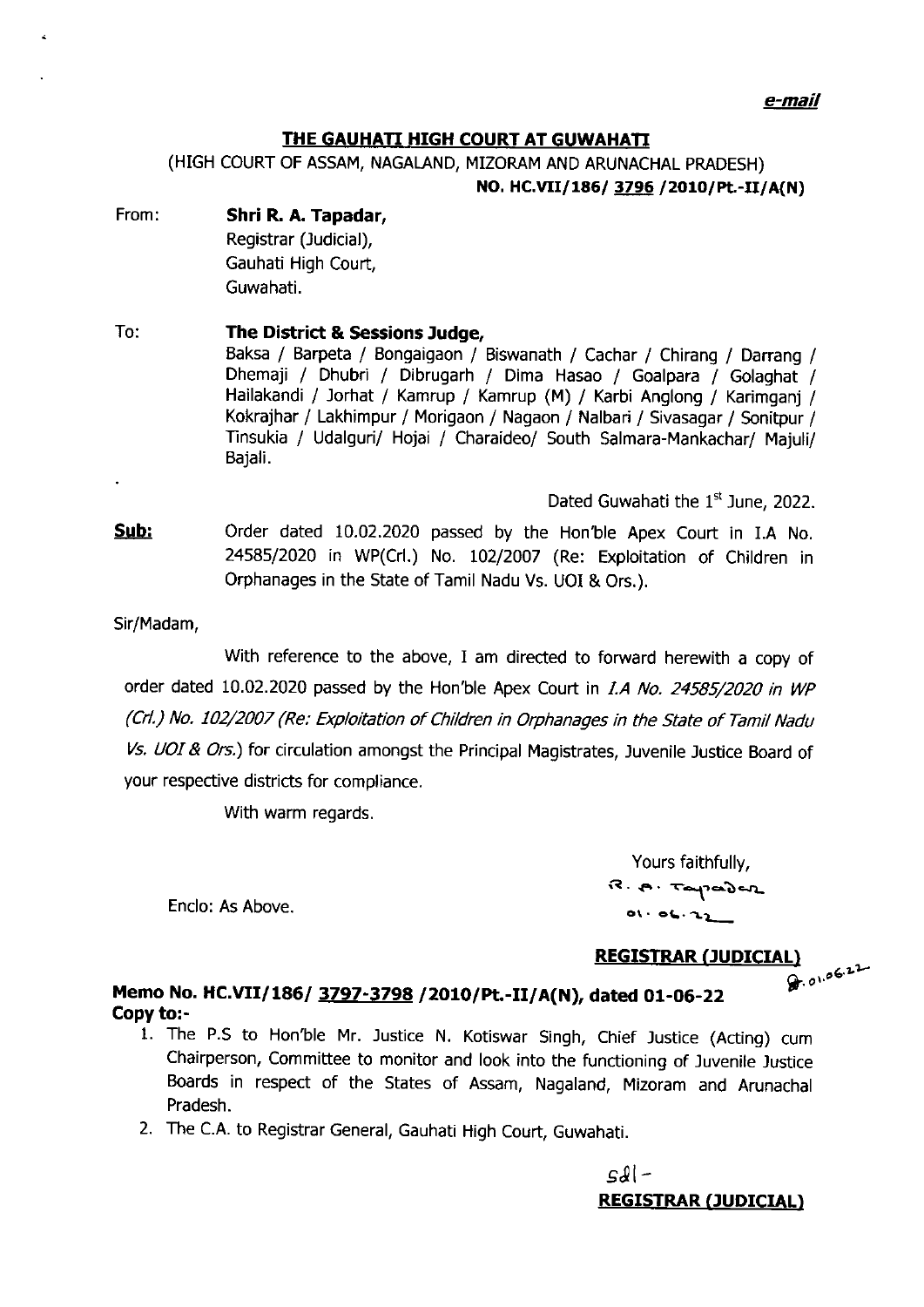wP(Crl) No. 102/2007

#### REVISED

ITEM  $NO.5 + 46$  COURT  $NO.16$ SUPREME COURT OF RECORD OF PROCEEDINGS Writ Petition(s)(Criminal)  $No(s)$ . 102/2007 RE EXPLOTTATTON OF CHILDREN TN ORPHANAGES TN THE STATE OF TAMIL NADU **VERSUS** UNION OF INDIA & ORS. (ONLY I.A. No. NOS. 24401/2018 , 24403/2018, 151555/2018 IA No. 151569/2018 - CLARIFICATION/DIRECTION IA No. 24403/2018 - CLARIFICATION<mark>/DIRECTIO</mark>N IA No. 24401/2018 - INTERVENTION/IMPLEADMENT IA NO. 151555/2018 - INTERVENTION/IMPLEADMENT) SECTION PIL-W INDIA Petitioner ( s ) Respondent ( s ) Date : 10-02-2020 These matters were called on for hearing today.  $\overbrace{\text{``1,1,1,1,1}}^{\text{1,1,1,1}}$ For Petitioner(s) Mr. Huzefa Ahmadi, Sr. Ad<mark>v</mark>. Hr. Zulfiker Ali P.S. Ms. Shahrukh Alam, Adv. Mr. Thoyyib Hudawai, Adv. Ms. Aparna Bhat, A.C. Hs. Karishma Maria, Adv Ms. Shivangi Singh, Adv Mr. Avijitmani Tripathi, Adv. Mr. Ranjan Mukherjee, AoR Mr. Upendra Mishra, Adv. Mr. K. V. Kharlyngdoh, Adv. **WITH** sLP(c) No. 49os/2o18 (xI-A) sLP(c) No. 5087/2018 (xI-A) SLP(G) No. a777/2018 (xI-A)  $SLP(C)$  No. 9565/2018 (XI-A) CORAH : HON'BLE MR. JUSTICE DEEPAK GUPTA HON'BLE MR. JUSTICE ANIRUDDHA BOSE For Respondent (s) Mr. Ashutosh Dubey, Adv.

- mr. Rajshri Dubey, Adv.
- Abhishek Chauhan, Adv. Mr.

I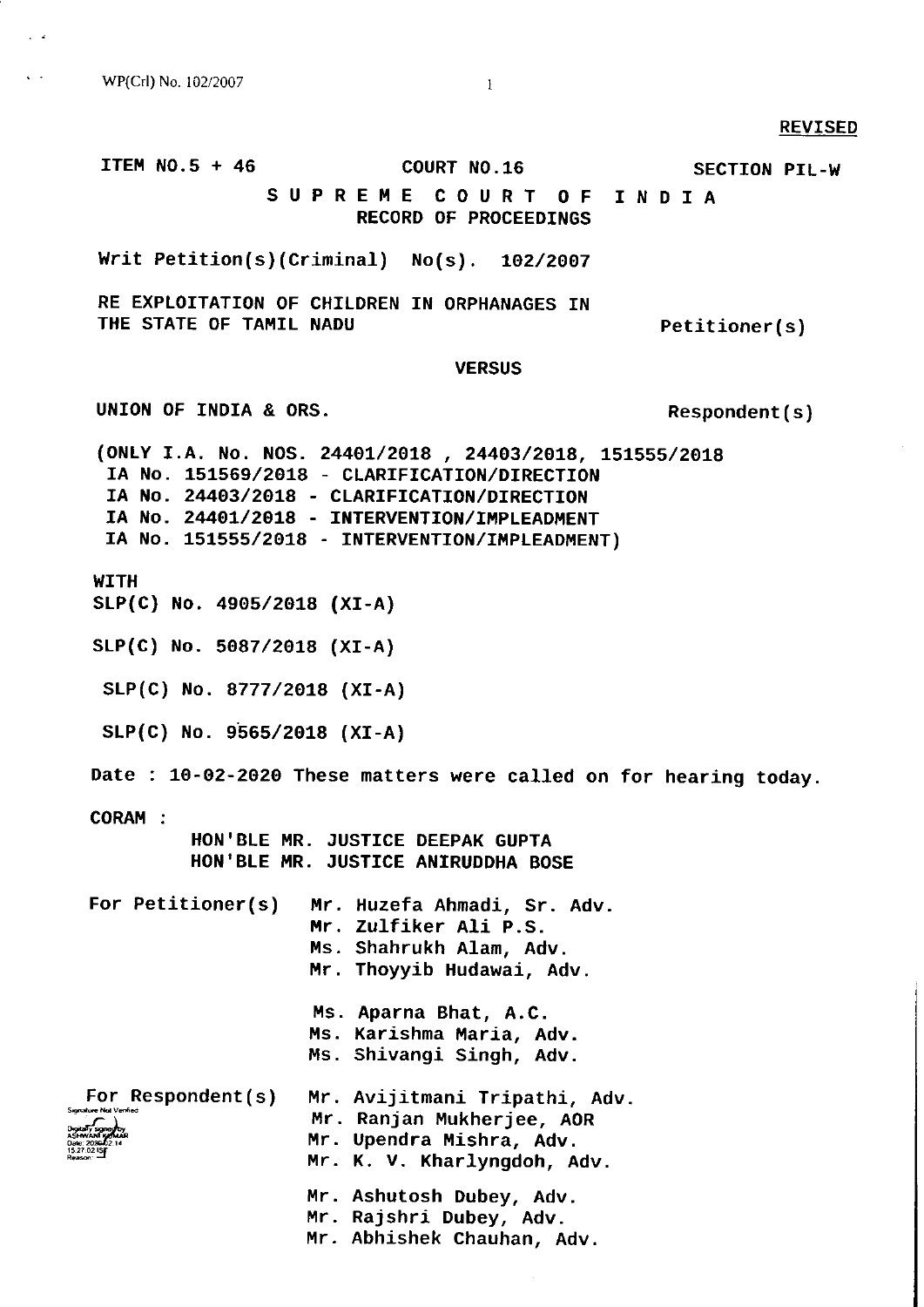Mr. Sushil, Adv. Mr. Rajendra A. Adv. Dr. Anindita Pujari, AoR Mr. Om Narayan, Adv. Ms. Nidhi Sharma, Adv. Ms Tanushree Luthra, Adv. Mr. Deval Singh, Adv. Ms. A. Subhashini, AOR Mr. Kuldip Singh, AOR Mr. Abhishek Atrey, AOR Ms. Aparn<mark>a Bhat, AO</mark>R Mr. V. G. Pragasam, AO<mark>R</mark> Mr. <sup>S</sup> Prabu Ramasubramanian, Adv. Mr. <sup>S</sup> Manuraj, Adv. Mr. Ashok Panigrahj., AOR Mr. Dharmendra Kumar Sinha, AOR Mr. l{aresh K. Sharma, AOR Mr. Kamal Mohan Gupta, AOR Mr. K.V. Jagdishvaran, Adv. Ms. G. Indira, AOR Mr. S. Thananjayan, AOR Ms. Hemantika Wahi, AOR Mr. P. V. Yogeswaran, AOR Anil Shrivastav, AOR Mr. Mr. M. Shoeb Alam, AO<mark>R</mark> Mr. Mojahid Karim Khan, Adv. Mr. Gopal Prasad, AO<mark>R</mark> Mr. Jayesh Gaurav, Adv. Ms. Shalya Agarwal, Adv. Mr. Balaji Srinivasan, AOR M,/S. Arputham Aruna And Co, AOR Mr. Jatinder Kumar Bhatia, AOR

Mr. M. Yogesh Kanna, AOR Mr. Rajarajesh Waran S. Adv. Ms. Uma Prasuna Bachu, Adv.

Ms. Madhvi Diwan, ASG Ms. Vaishali verma, Adv. Mr. Rajnish Prasad, Adv. Ms. Vimla Sinha, Adv. Mr. Adit Khorana, Adv. mr. Gurmeet Singh Makker, AOR Ms. Asha Gopalan Nair, AOR Mr. Sanjeeb Panigrahi, AoR

 $\ddot{\cdot}$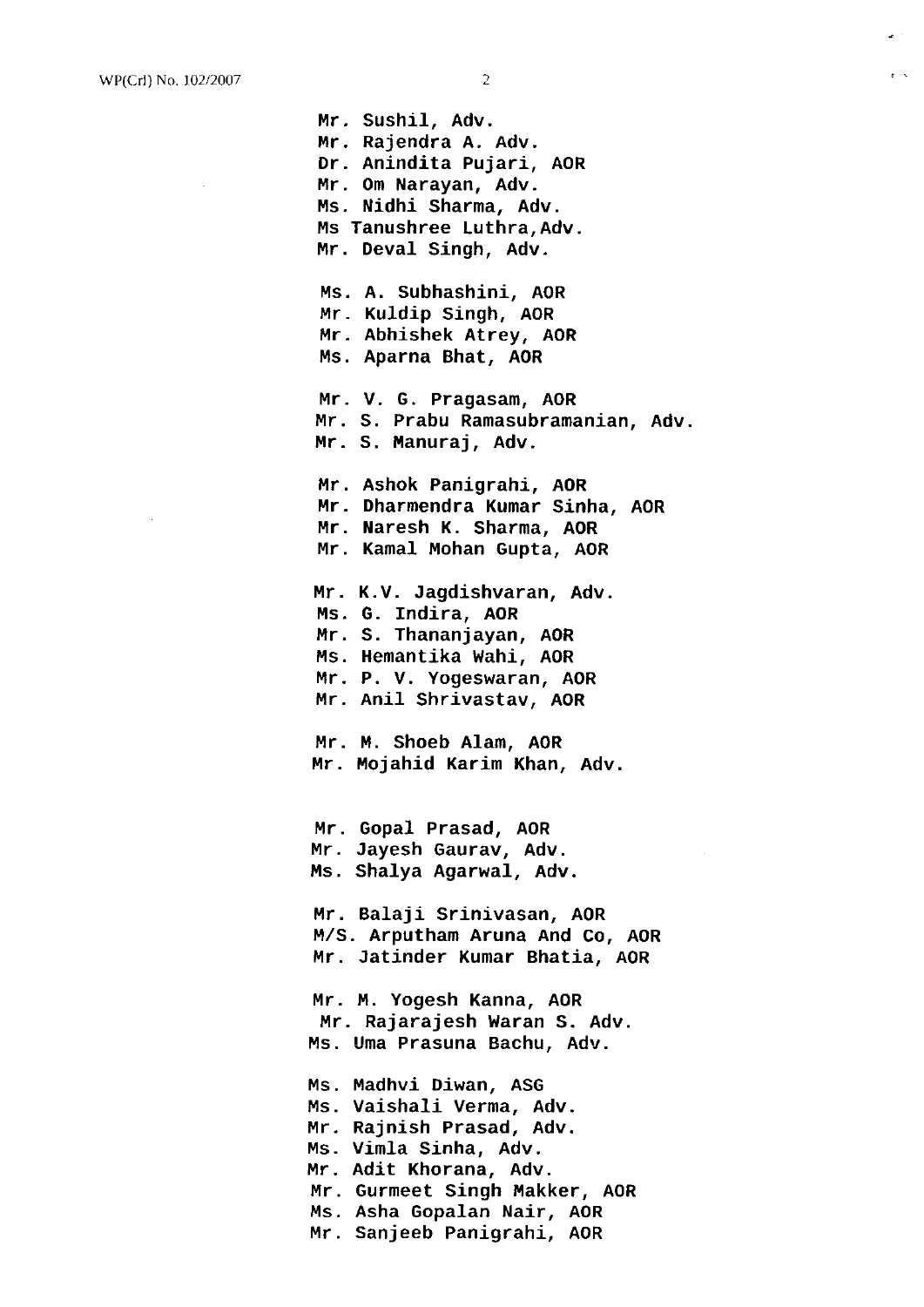WP(Crl) No. 102/2007 3

 $\pm$   $\sim$ 

Mr. Vikas Mahajan, AAG Mr. Aakash Varma, Adv. Mr. Vinod Sharma, AOR<br>Mr. Anil Kumar, Adv. Mr. Anil Kumar, Adv. Mr. Ashutosh Kumar Sharma, Adv. Hr. Rajeev Dubey, Adv. Mr. Kamlendra Mishra, AOR Mr. Amit Kumar Singh, Adv. Ms. K. Enatoli Sema, AOR Mr. Farrukh Rasheed, AOR Mr. Shuvodeep Roy, AOR M/S. Corporate Law Group, AOR Ms. Garima Prashad, AOR Mr. V. N. Raghupathy, AOR Mr. Manendra Pal Gupta, Adv. Mrs. Swarupama Chaturvedi, AOR Mr. Gopal Singh, AO<mark>R</mark> Mr. Srikaanth S. Adv. Mr. G. Prakash, AOR Mr. Jishnu M.L. Adv. Ms. Priyanka Prakash, Adv. Ms. Beena Prakash, Adv. Mr. Suhaan Mukerji, Adv. Mr. Vishal Prasad, Adv. Mr. Amit Verma, Adv. Mr. Abhishek Manchanda, Adv. Ms. Kajal Dalal, Adv. M,/S. Plr Chambers And Co., AOR Mrs. D. Bharathi Reddy, AOR Mr. Abhinav Mukerji, AOR Mr. Ritesh Khatri, AoR Mr. Yajur Bhalla, Adv. Mr. Shubham Bhalla, AOR Mr. Ritesh Khatri, Adv. Mr. Deepak Amota, Adv. Mr. Bharat Upret i

Ms. Jaspreet Gogia, AOR Mr. Senthil Jagadeesan, AOR<br>Mr. Jagjit Singh Chhabra, AOR M r

Mr. caurav Agarwal, Adv.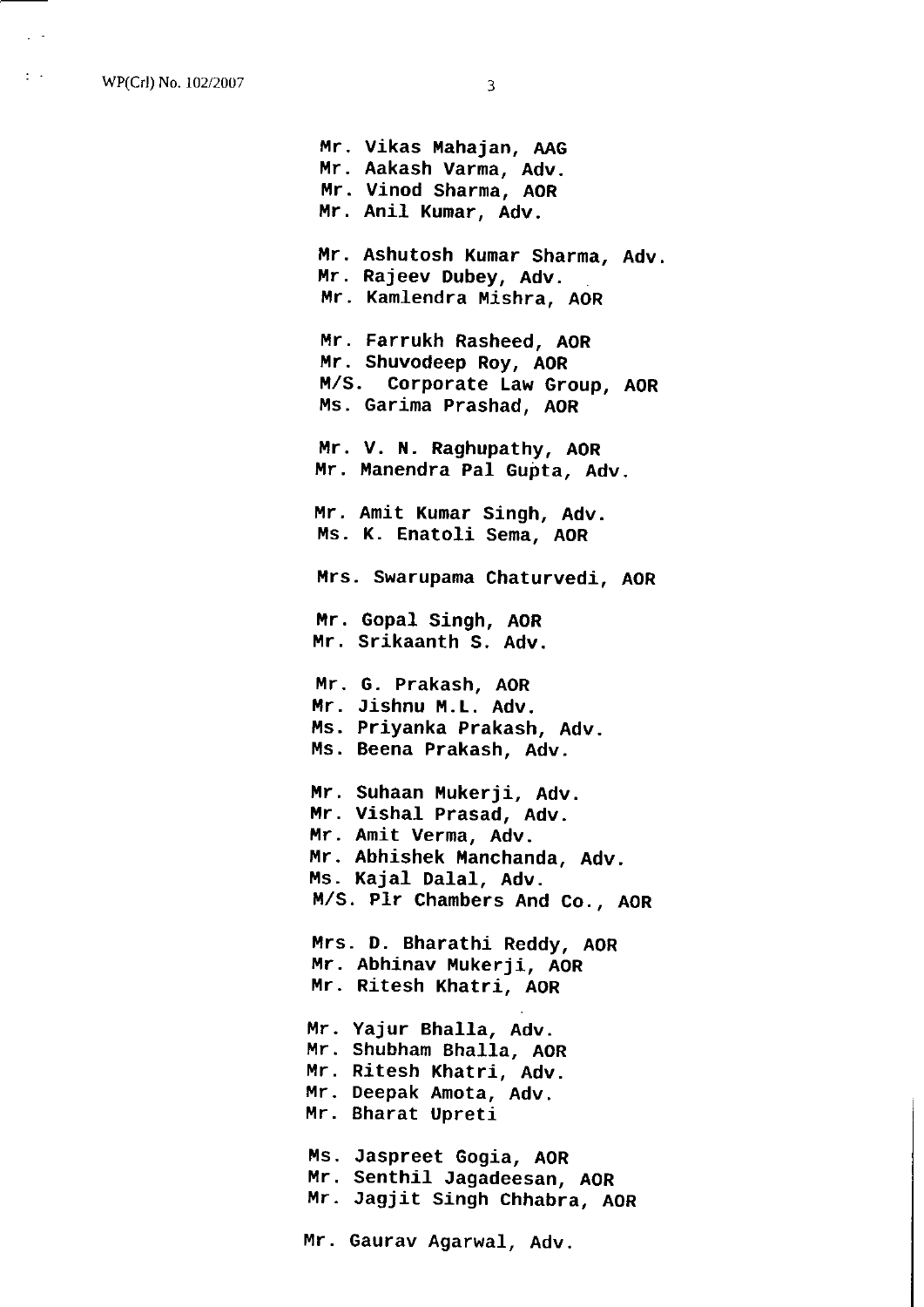Mr. Mohammed Sadique T.A., AoR MS. Anu K. Joy, Adv. Mr. Alim Anvar, Adv. Mr. Avijit Nani Tripathi, AoR, Mr. T.K. Nayak, Adv. Mr. Shaurya Sahay, Adv. Mr. Aniruddha P. Mayee, Ad<mark>v</mark> Ms. Deeanwita Priyanka, Adv Mr. Zulfiker Ali P. S, AOR Mr. Siddhesh Kotwal, Adv. Ms. Bansuri Swaraj, Adv. Mr. Arshiya Ghose, Adv. Mr. Divyansh Tiwari, Adv. ms. A. Upadhyay, Adv. Mr. T.N. Rama Rao, Ad<mark>v</mark>. Mr. Hitesh Kumar Sharma, Ad<mark>v</mark>. Mr. S.K. Rajora, Ad<mark>v</mark>. Mr. Akhileshwar Jha, Adv. Mr. G.N. Reddy, Adv. Mr. T. Vijaya Bhaskar Reddy, Adv. Mr. Digvijay Harichandran, Adv. Mr. T.V. Veera Reddy, Adv. Dr. Rajesh Pandey, Adv. Ms. Tanuja Mujari Patra, Adv. Ms. S<mark>hwet</mark>a Mulchandani, Adv. Ms. Aswathi M.K. Adv. Mr. Sachin Patil, Adv. Mr. Rahul Chitnis, Adv. Mr. Aaditya A. Pande, Adv. Mr. ceo Joseph, Adv. Mr. Basant R, Sr. Adv. Mr. R. Basant, Adv. Ms. Mahamaya Chatterjee, Adv. Ms. Liz Mathew, Adv. Mr. S. Udaya Kumar Sagar, Adv. Ms Swati Bhardwaj, Adv. Ms. R. Bala Subramanian, Sr. Adv. ns. M.V. Balaram Das, Adv. Mr. A.K. Sharma, Adv. Mr. Raj Bahadur, Ad<mark>v</mark>. Ms. Vimla Sinha, Adv. no: Immin Jimma, Nii.<br>Ms. Rashmi Malhotra, Adv.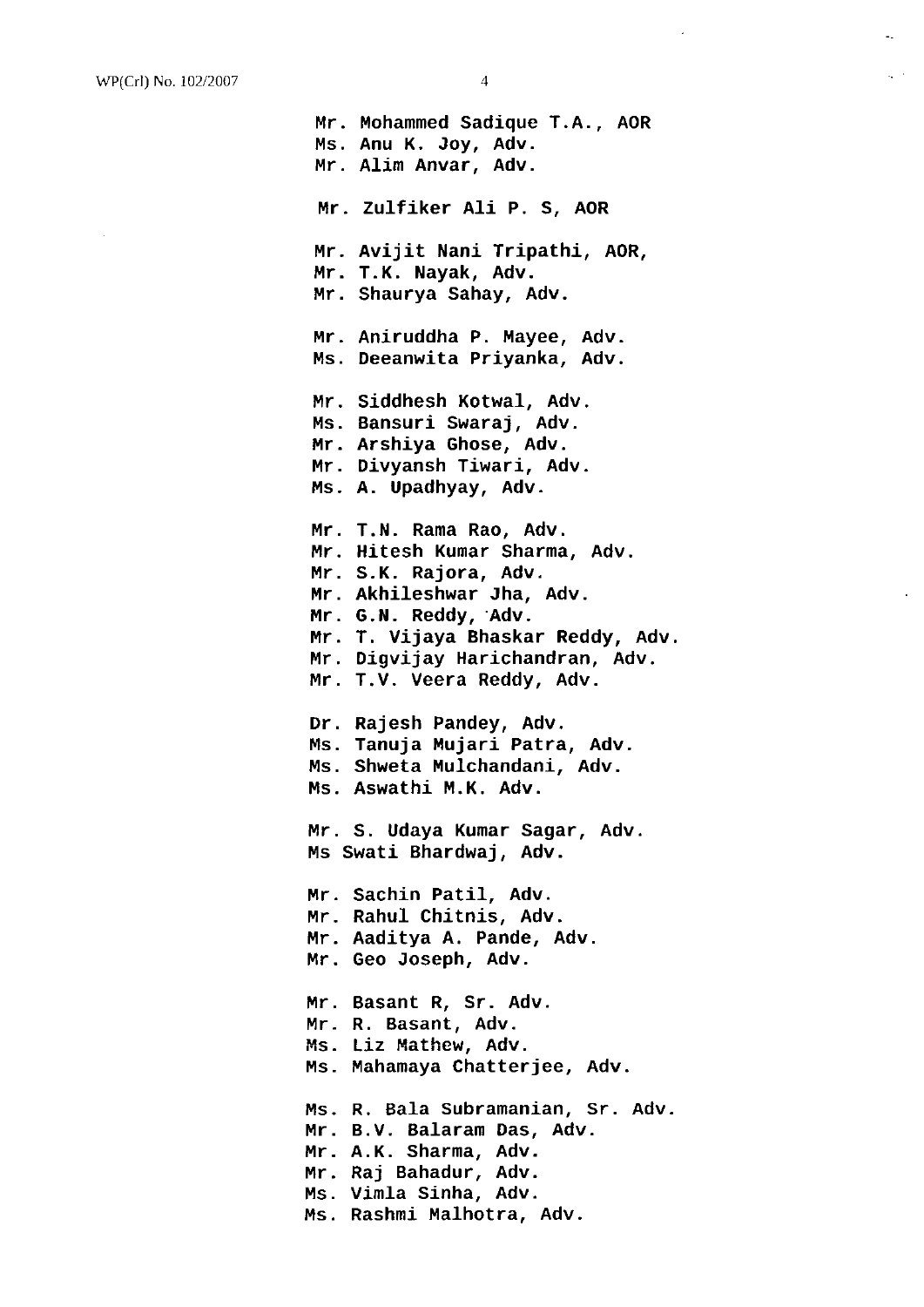Mr. Raghvendra Kumar, Adv. nn. Anand Kr. Dubey, Adv.

# UPON hearing the counsel the Court made the following ORDER

#### I.A. NO. 24585 OF 2020

This is an I.A. moved by the amicus curiae seeking some directions. On 5/12/2018 while disposing of WP(C) No. 102/2007, we had given liberty to the amicus curiae to revive the matter(s) after the report prepared by the Union of India through the National Commission for Protection of Child Rights (NCPCR for short), is made available to her.

This obviously envisages that reports were to be furnished to the amicus curiae so that she can decide whether to revive the matter(s). We direct NCPCR and the Union of India to furnish reports, if any, within three weeks from today so that amicus curiae has all the requisite information.

The amicus curiae has also drawn our attention to two instances and certain allegations which have appeared in the newspapers related to children being detained in police custody and being tortured in Delhi and Uttar Pradesh. We direct notice to be issued to the Uttar Pradesh State Commission for protection of Child Rights and Delhi Commission for protection of child Rights, who may submit their responses within three weeks from today.

The NCPCR may also look into the matter(s) and submit a report within three weeks from today. Union of India to also look into the matter(s)and fiLe response within three weeks from today.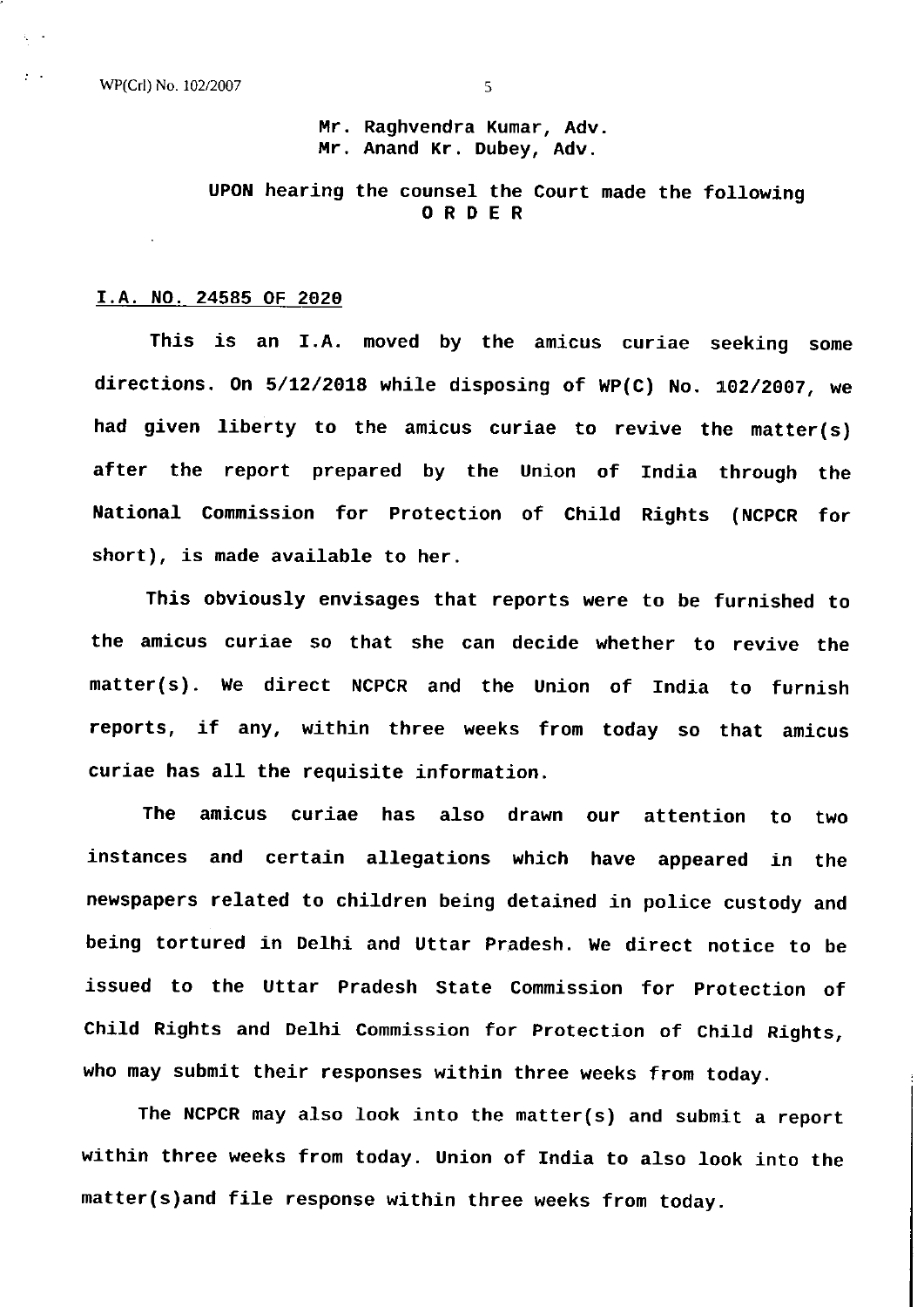2015, (hereinafter referred to as the Act) is a spec<mark>ial enactment</mark> meant for protection of children. Section 10 of the Act, Iays down that when any child alleged to be in conflict with law is apprehended by the police, such child should be placed under the charge of the special juvenile police unit or the designated child welfare officer. The Section further provides that such authority should produce the child before the Juvenile Justice Board (JJB for short 'Board') without any loss of time but not more than 24 hours The Juvenile Justice (Care and Protection of Children) Act, after the child is apprehended. The proviso to the Section clearly lays down that a child alleged to be in conflict with law shall not be placed in a police Iockup or Iodged in <sup>a</sup> jail.

once a child is produced before <sup>a</sup> JJB, bail is the rule. Section 12 of the Act reads as follows :-

> 12. Bail to a person who is apparently a child alleged to be in conflict with law.-(1) When any person, who is apparently a child and is alleged to is apprehended or detained by the police or appears or brought before a Board, such person shall, notwithstanding anything contained in the Code of Criminal Procedure,  $1973(2$  of  $1974)$  or in any other Iaw for the time being in force, be released on bail with or without surety or placed under the supervision of a probation officer or under the care of any fit person:

> Provided that such person shaLl not be so released if there appears reasonable grounds for believing that the release is likely to bring that person into association with any known criminal or expose the said person to moral, physical or psychological danger or the person's release would defeat the ends of justice, and the Board shall record the reasons for denying the bail and circumstances that led to such a decision.

6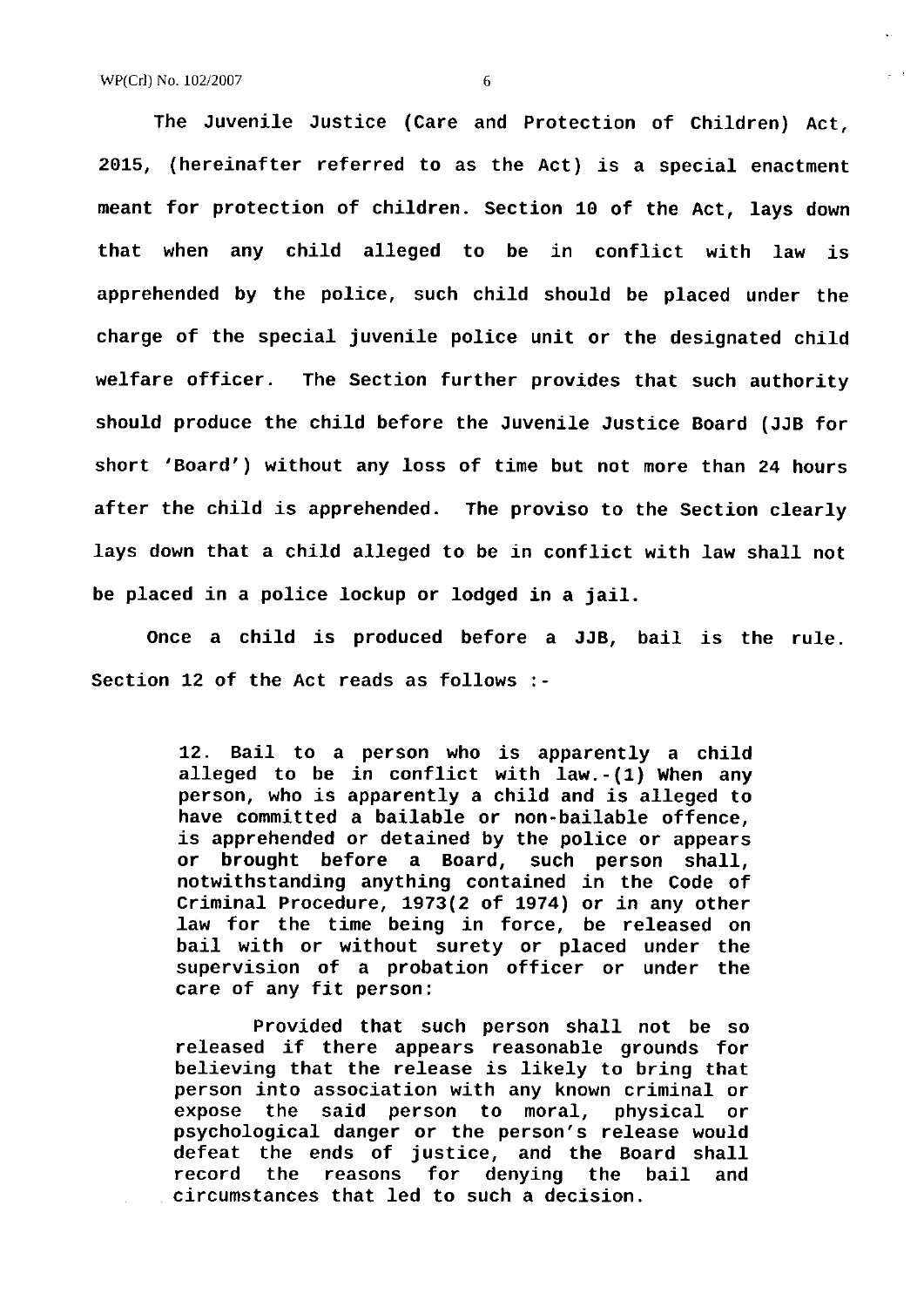- (2) When such person having been apprehended is not released on bail under sub-section (1) by the officer-in-charge of the police station, such officer shall cause the person to be kept only in an observation home in such manner as may be prescribed until the person can be brought before <sup>a</sup> Board.
- (3) When such person is not released on bail under sub-section  $(1)$  by the Board, it shall make an order sending him to an observation home or <sup>a</sup> place of safety, as the case may be, for such period during the pendency of the inquiry regarding the person, as may be specified in the order.
- (41 When a child in conflict with law is unable to fulfil the conditions of bail order within seven days of the bail order, such child shall be produced before the Board for modification of the conditions of bail ..

Sub-section (1) makes it absolutely clear that <sup>a</sup> child alleged to be in conflict with law should be released on bail with or without surety or placed under the supervision of a probatior officer or under the care of any fit person. The only embargo moral, physical or psychological danger or where the release of the child would defeat the ends of justice, then bail can be denied for created is that in case the release of the child is likely bring him into association with known criminals or expose the child to the child cannot be kept in jail or police lockup and has to be reasons to be recorded in writing, Even if bail is not granted, kept in an observation home or place of safety.

All JJBS in the country must follow the letter and spirit of the provisions of the Act. We make it clear that the JJBS are not meant to be silent spectators and pass orders only when a matter comes before them. They can take note of the factual situation  ${\bf i}^\dagger$ it comes to the knowledge of the JJBS that a child has been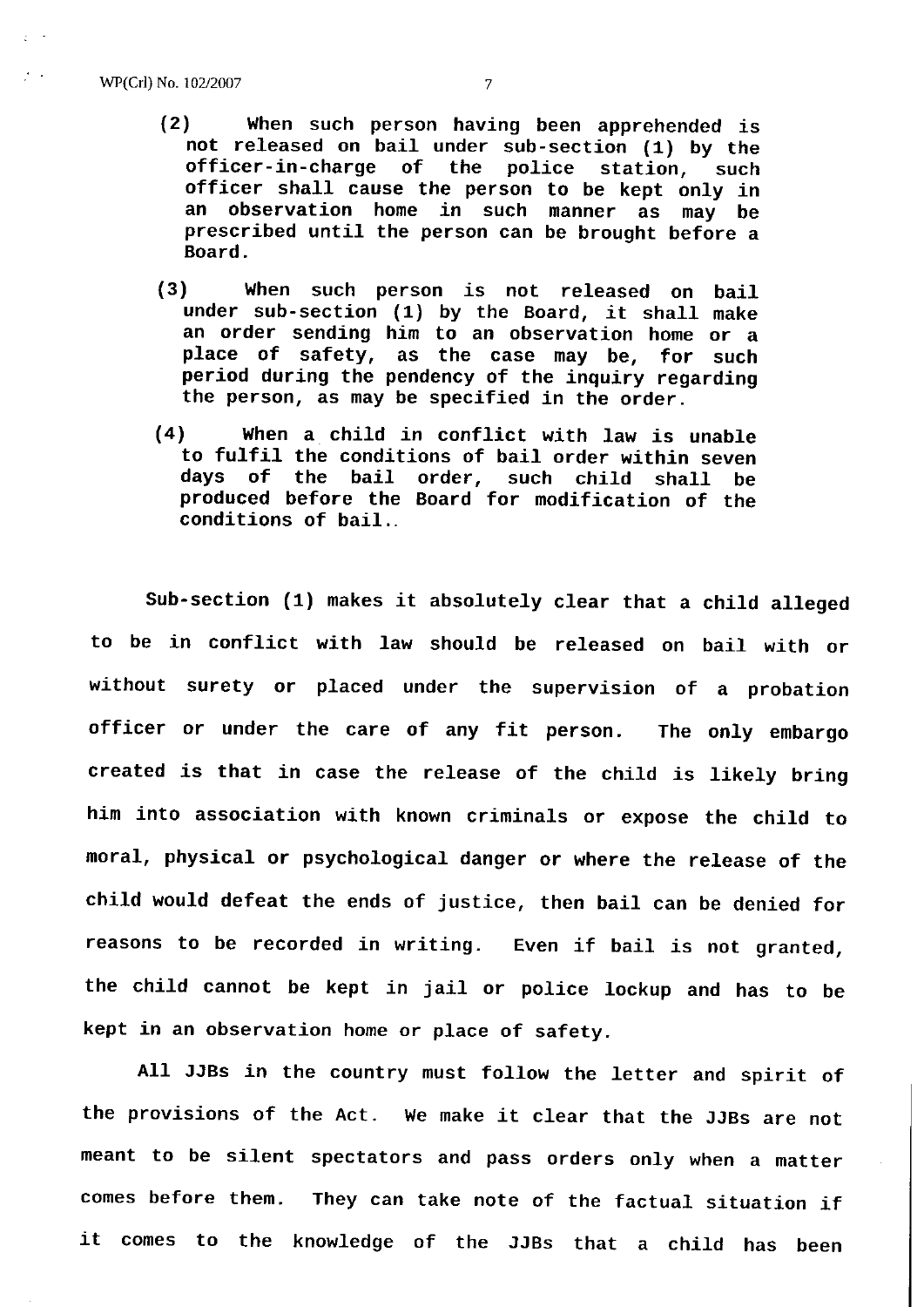detained in prison or police lock up. It is the duty of the JJBS to ensure that the child is immediately granted bail or sent to an observation home or a place of safety. The Act cannot be flouted by anybody, Ieast of all the police.

The Registry is directed to send a copy of this order to the Registrar GeneraLs of all High Courts so that the order is placed before the Juvenile Justice Committee of each High Court who shalL in turn ensure that the copy of this order is sent to the JJBS to ensure strict compliance of this order.

List this I.A. on 6<sup>th</sup> March, 2020.

## $W.P. (Cr1.)$  No. 102/2007 etc.

List these matters together for final hearing on 24<sup>th</sup> March, 2020.

(soNrA BHASTN) SENIOR PERSONAL ASSISTANT (PRADEEP KUMAR) BRANCH OFFICER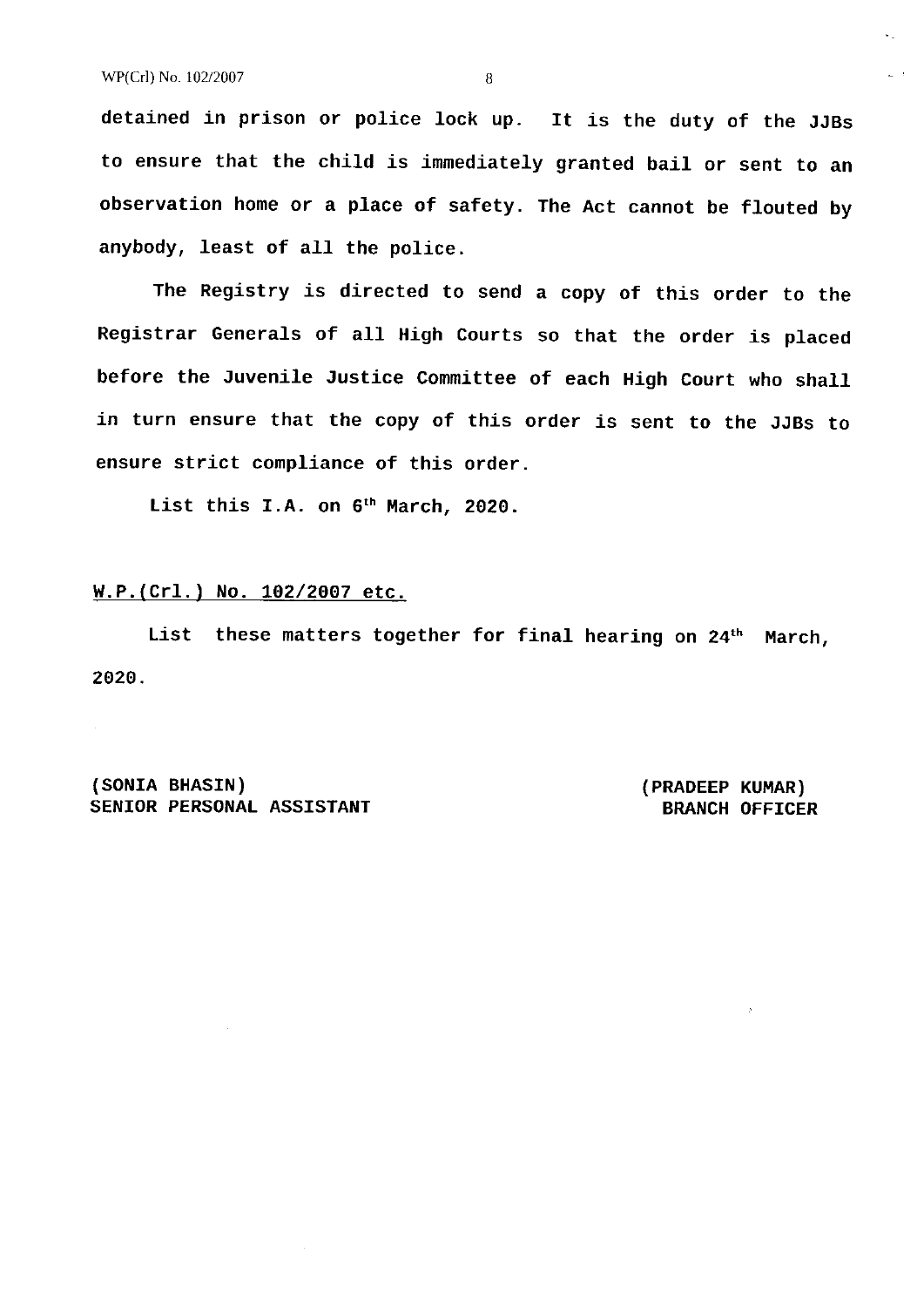WP(Crl) No, 102/2007

ITEM NO.5 + 46

COURT NO.16

SECTION PIL-W

SUPREHE COURT OF TNDIA RECORD OF PROCEEDINGS

**VERSUS** 

Writ Petition(s)(Criminal) No(s). 102/2007

RE EXPLOITATION OF CHILDREN IN ORPHANAGES IN THE STATE OF TAMIL NADU

Respondent ( s )

Petitioner ( s )

(ONLY I.A. No. NOS. 24401/2018 , 24403/2018, 151555/2018 IA No. 151569/2018 - CLARIFICATION/DIRECTION IA No. 24403/2018 - CLARIFICATION/DIRECTION IA No. 24401/2018 - INTERVENTION/IMPLEADMENT IN NO. 151555/2018 - INTERVENTION/IMPLEADMENT)

WITH

SLP<mark>(C) No. 4905/2018 (XI-A)</mark>

UNION OF INDIA & ORS.

SLP(C) No. 5087/2018 (XI-A)

 $SLP(C)$  No. 8777/2018 (XI-A)

SLP(C) No. 9565/2018 (XI-A)

Date: 7g-02-2920 These matters were called on for hearing today.

CORAH :

HON'BLE MR. JUSTICE DEEPAK GUPTA HON'BLE MR. JUSTICE ANIRUDDHA BOSE

|  | For Petitioner(s) | Mr. Huzefa Ahmadi, Sr. Adv.<br>Mr. Zulfiker Ali P.S.<br>Ms. Shahrukh Alam, Adv.<br>Mr. Thoyyib Hudawai, Adv.<br>Ms. Aparna Bhat, AOR<br>Ms. Karishma Maria, Adv.<br>Ms. Shivangi Singh, Adv. |
|--|-------------------|----------------------------------------------------------------------------------------------------------------------------------------------------------------------------------------------|
|  | For Respondent(s) | Mr. Avijitmani Tripathi, Adv.<br>Mr. Ranjan Mukherjee, AOR<br>Mr. Upendra Mishra, Adv.<br>Mr. K. V. Kharlyngdoh, Adv.                                                                        |
|  |                   | Mr. Ashutosh Dubey, Adv.<br>Mr. Rajshri Dubey, Adv.<br>Mr. Abhishek Chauhan, Adv.                                                                                                            |

9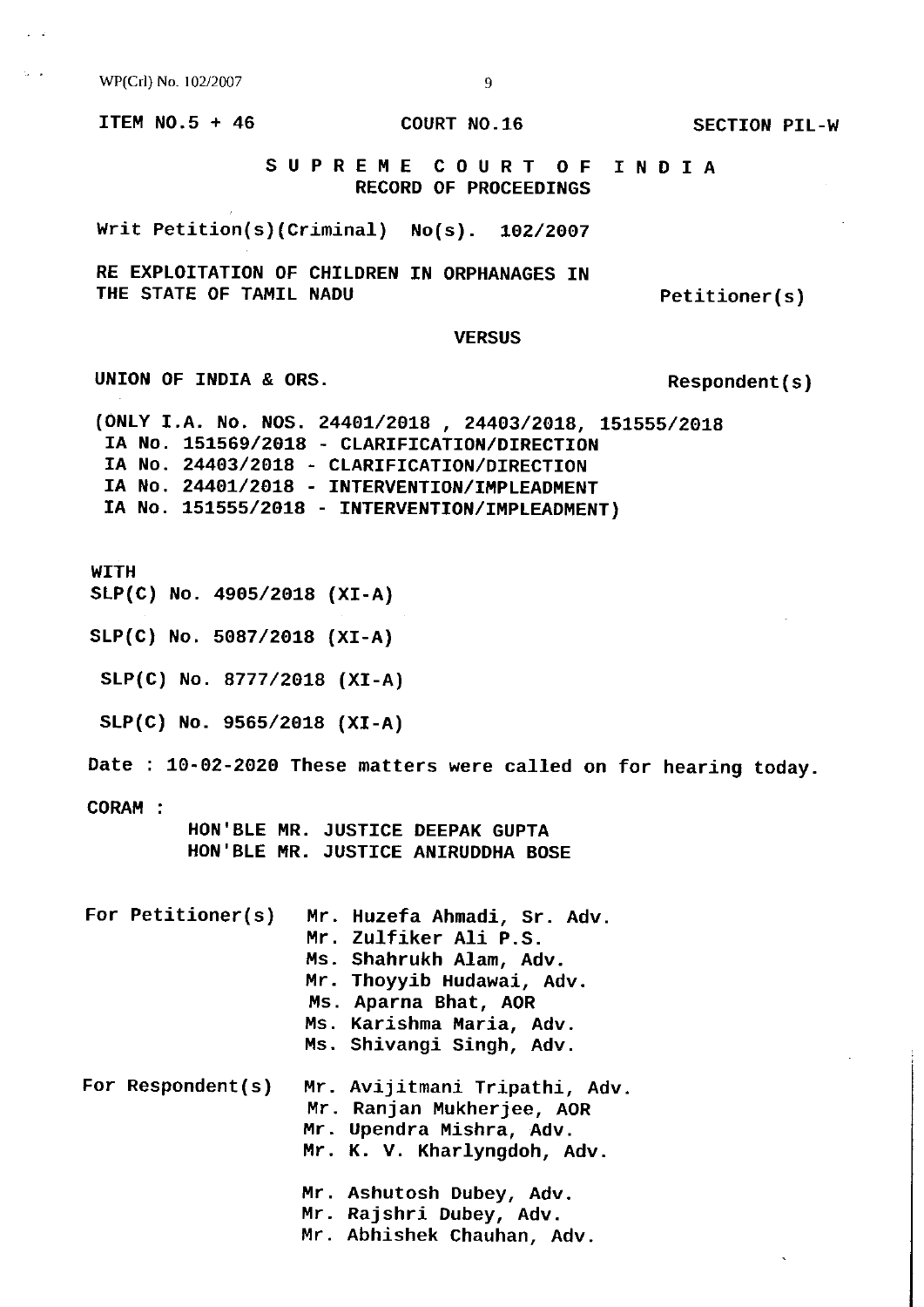Mr. Sushil, Adv. Mr. Rajendra A. Adv. Dr. Anindita Pujari, AOR Mr. 0m Narayan, Adv. Ms. Nidhi Sharma, Adv. Ms Tanushree Luthra, Adv, Mr. Deval Singh, Adv. MS. A. Subhashini, AOR Mr. Kuldip Singh, AoR Mr. Abhishek Atrey, AOR Ms. Aparna Bhat, AOR Mr. Ashok Panigrahi, AO<mark>R</mark> Mr. Dharmendra Kumar Sinha, AOR Mr. Naresh K. Sharma, AOR Mr. Kamal Mohan Gupta, AOR Mr. V. G. Pragasam, AOR Mr. <sup>S</sup> Prabu Ramasubramanian, Adv. Mr. S. Manuraj, Ad<mark>v</mark>. Mr. K.V. Jagdishvara<mark>n,</mark> Adv. Ms. G. Indira, AOR Mr. S. Thananjayan, AOR Ms. Hemantika Wahi, AOR Mr. P. V. Yogeswaran, AOR mr. Anil Shrivastav, AOR Mr. M. Shoeb Alam, AO<mark>R</mark> Mr. Mojahid Karim Khan, Adv. Mr. Gopal Prasa<mark>d, AO</mark>R Mr. Jayesh Gaurav, Adv. Ms. Shalya Agarwal, Adv. Mr. Balaji Srinivasan, AOR M,/S. Arputham Aruna And Co, AOR Mr. Jatinder Kumar Bhatia, AOR Mr. M. Yogesh Kanna, AOR Mr. Rajarajesh waran S. Adv. Ms. Uma Prasuna Bachu, Adv. Ms. Madhvi Diwan, AS<mark>G</mark> Ms. Vaishali Verma, Adv. Mr. Rajnish Prasad, Adv. Ms. Vimla Sinha, Adv. Mr. Adit Khorana, Adv. Mr. Gurmeet Singh Makker, AOR Ms. Asha Gopalan Nair, AOR Mr. Sanjeeb Panigrahi, AoR

 $\frac{1}{2}$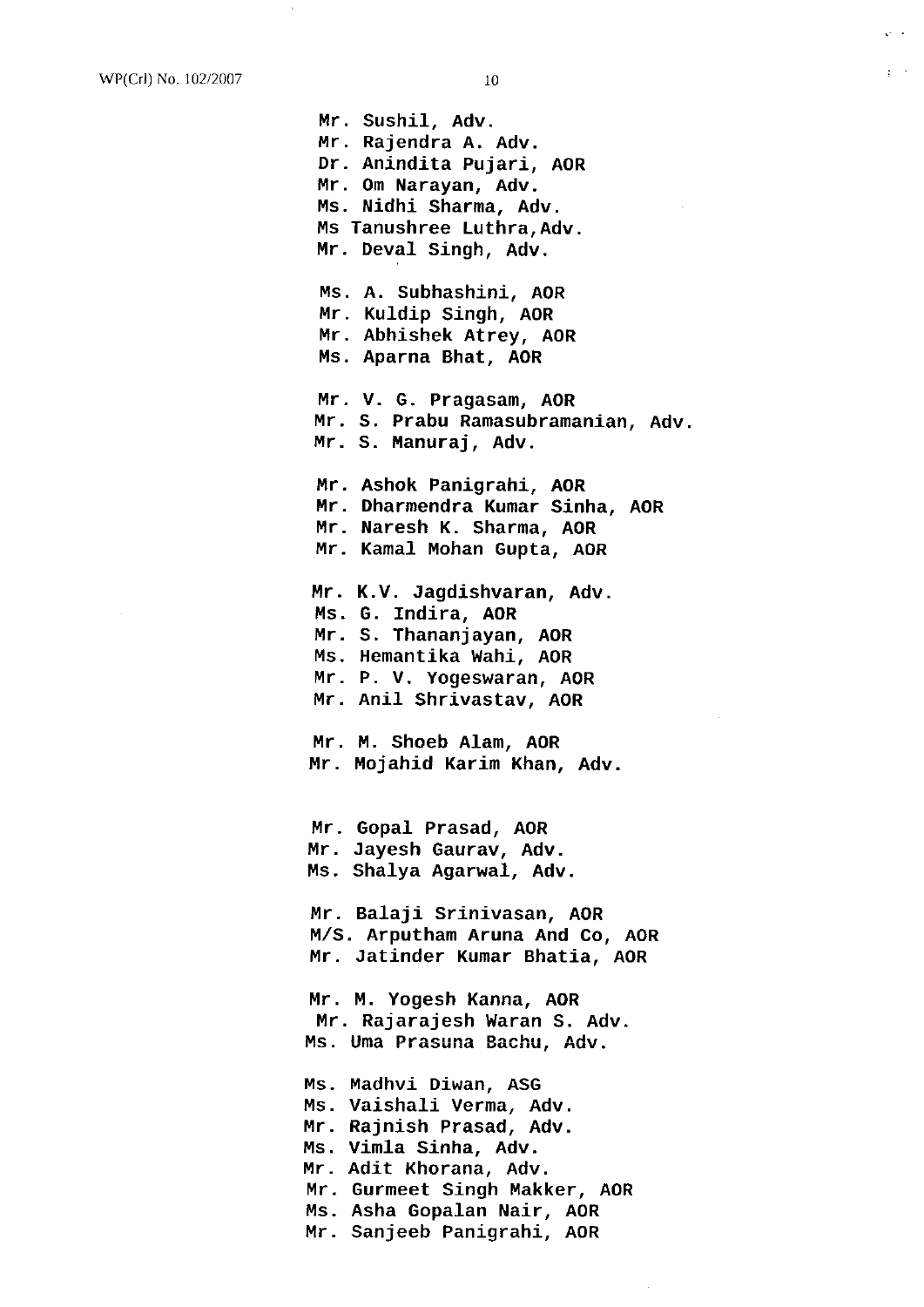W?(Crl) No. 102/2007

 $\mathbf{p}^{\prime}$  .

 $\overline{11}$ 

Mr. Vikas Mahajan, AA<mark>G</mark> Mr. Aakash Varma, Adv. Mr. Vinod Sharma, AOR<br>Mr. Anil Kumar, Adv. Mr. Ashutosh Kumar Sharma, Adv. Mr. Rajeev Dubey, Adv. Mr. Kamlendra Mishra, AOR Mr. Anil Kumar, Adv. Mr. Farrukh Rasheed, AOR Mr. Shuvodeep Roy, AOR M/S. Corporate Law Group, AOR Ms. Garima Prashad, AOR Mr. V. N. Raghupathy, AOR Mr. Manendra Pal Gupta, Adv. Mr. Amit Kumar Singh, Adv. Ms. K. Enatoli Sema, AOR Mr. Gopal Singh, AOR Mr. Srikaanth S. Adv. Mr. G. Prakash, AOR Mr. Jishnu M.L. Adv. Ms. Priyanka Prakash, Adv. Ms. Beena Prakash, Adv. Mrs. Swarupama Chaturvedi, AOR Mr. Suhaan Mukerji, Adv. Mr. VishaL Prasad, Adv. Mr. Amit Verma, Adv. Mr. Abhishek Manchanda, Adv. Ms. Kajal Dalal, Adv. M/S. Plr Chambers And Co., AOR Mrs. D. Bharathi Reddy, AOR Mr. Abhinav Mukerji, AOR<br>Mr. Ritesh Khatri, AOR Mr. Yajur Bhalla, Adv. nn. Chymrendaeth Adv.<br>Mr. Shubham Bhalla, AOR Mr. Ritesh Khatri, Adv. Mr. Deepak Amota, Adv. Mr. Bharat Upreti Ms. Jaspreet Gogia, AO<mark>R</mark> Mr. Senthil Jagadeesan, AOR<br>Mr. Jagjit Singh Chhabra, AOR Mr. Senthil Jagadeesan, AOR Mr. Gaurav Agarwal, Adv.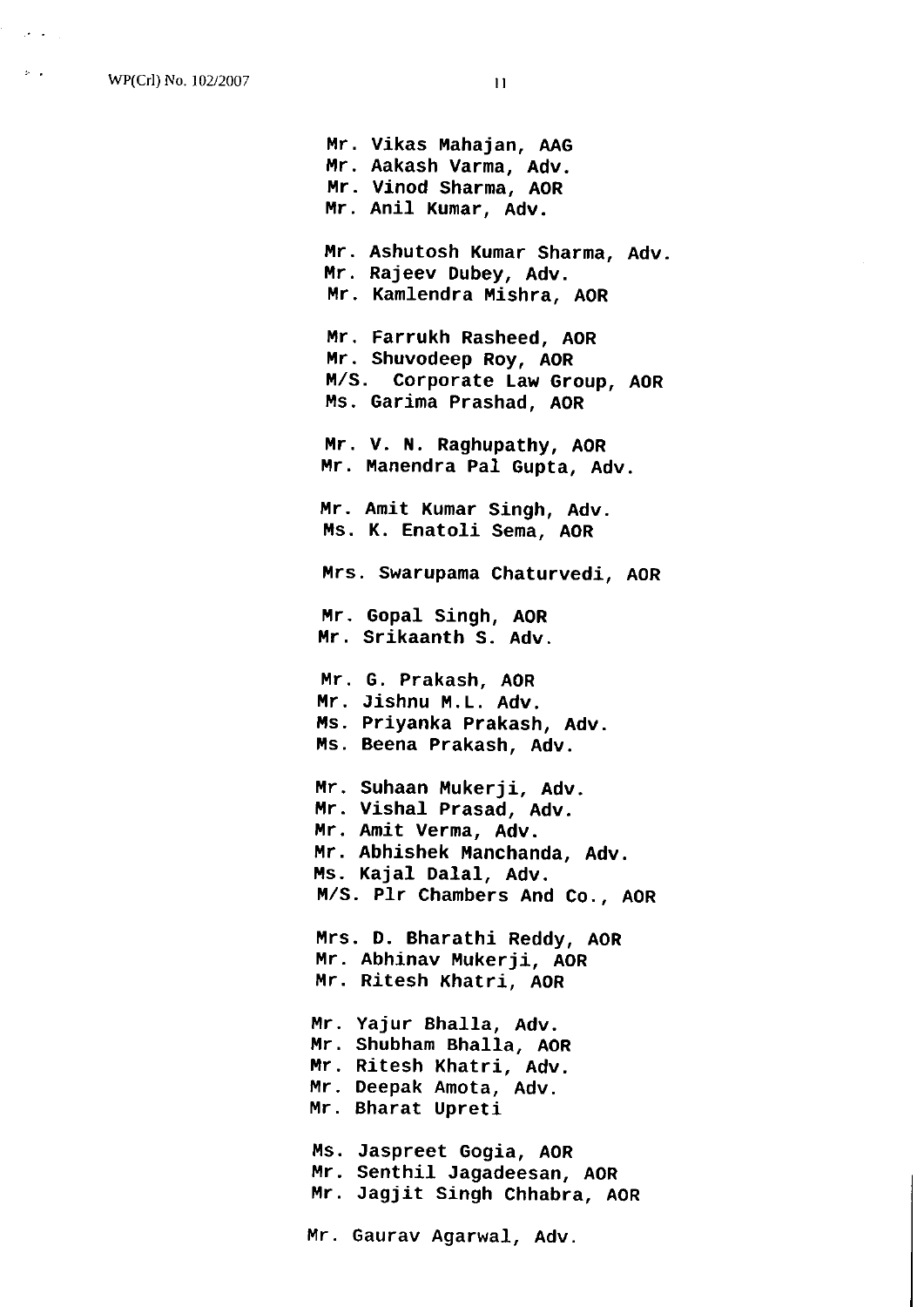$\frac{1}{2}$  .

Mr. Mohammed sadique T.A AOR Ms. Anu K. Joy, Adv. Mr. Alim Anvar, Adv. Mr. Avijit Nani Tripathi, AOR, Mr. T.K. Nayak, Adv. Mr. shaurya Sahay, Adv. Mr. Aniruddha P. Hayee, Adv. Ms. Deeanwita Priyanka, Adv. Mr. Zulfiker AIi P. S, AoR Mr. Siddhesh Kotwal, Adv. Ms. Bansuri Swaraj, Adv. Mr. Arshiya chose, Adv. ...<br>Mr. Divyansh Tiwari, Adv. Ms. A. Upadhyay, Adv. Mr. T. N. Rama Rao, Adv. Mr. Hitesh Kumar Sharma, Adv. Mr. S.K. Rajora, Adv. Hr. Akhileshwar Jha, Adv. Mr. G.N. Reddy, Adv. Mr. T. Vijaya Bhaskar Reddy, Adv. Mr. Digvijay Harichandran, Adv. Mr. T.V. Veera Reddy, Adv. Dr. Rajesh Pandey, Adv. Ms. Tanuja Mujari Patra, Adv. Ms. Shweta Mulchandani, Adv. Ms. Aswathi M.K. Adv. Mr. Sachin Patil, Adv. Mr. Rahul Chitnis, Adv. Mr. Aaditya A. Pande, Adv. Mr. ceo Joseph, Adv. Mr. Basant R, Sr. Adv. Mr. R. Basant, Adv. Ms. Mahamaya Chatterjee, Adv. Mr. S. Udaya Kumar Sagar, Adv. Ms Swati Bhardwaj, Adv. Ms. Liz Mathew, Adv. Ms. R. Bala Subramanian, Sr. Ad<mark>v</mark>. no: A. Daman Daman Das, Adv. Mr. A.K. Sharma, Adv. Mr. Raj Bahadur, Ad<mark>v</mark>. Ms. Vimla Sinha, Adv. Ms. Rashmi Malhotra, Adv.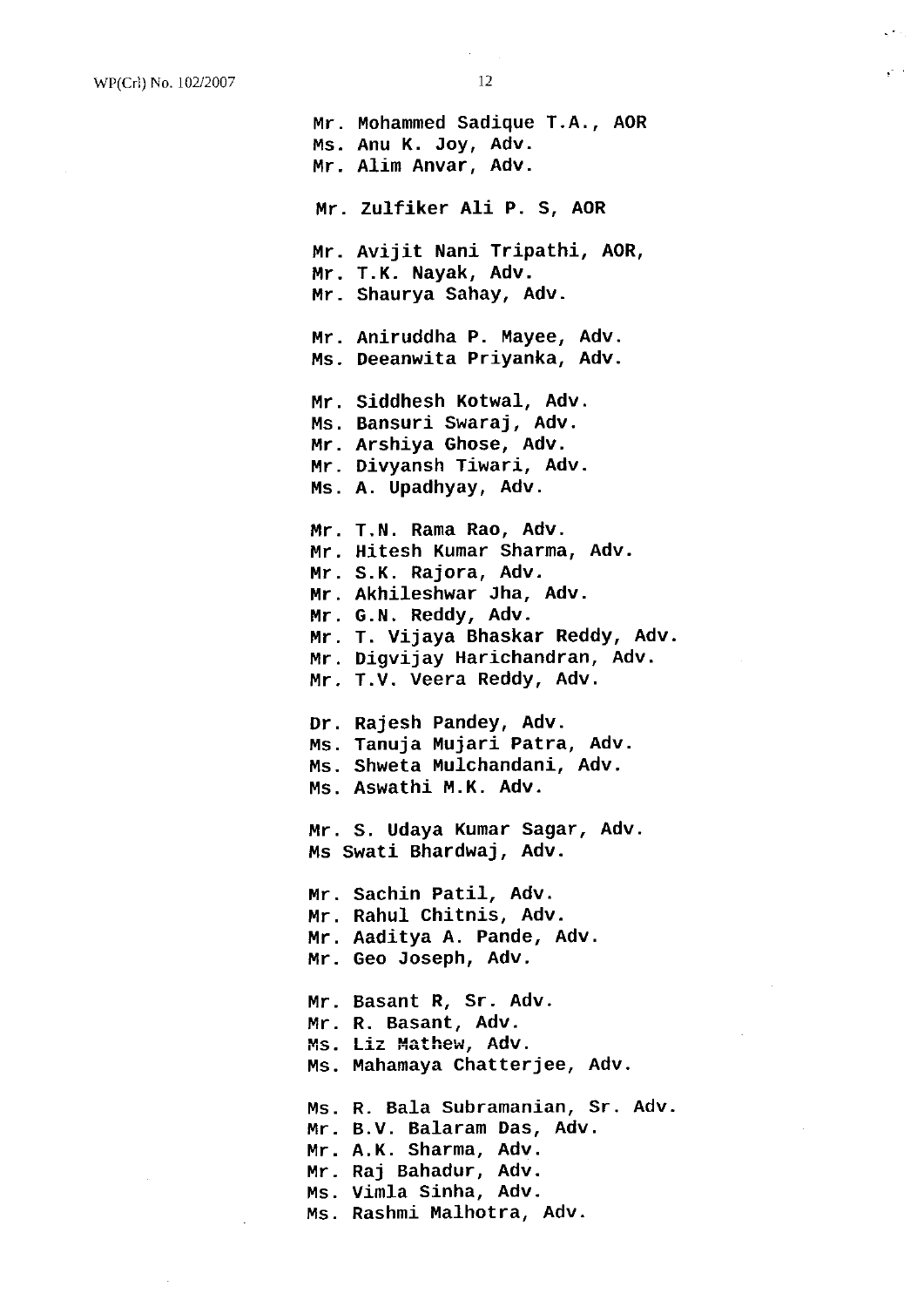WP(Crl) No. 102/2007 13

Mr. Raghvendra Kumar, Adv. Mr. Anand Kr. Dubey, Adv.

UPON hearing the counsel the Court made the following ORDER

#### I.A. NO. 24585 OF 2020

This is an I.A. moved by the amicus curiae seeking some directions. On  $5/12/2018$  while disposing of WP(C) No. 102/2007, we had given liberty to the amicus curiae to revive the matter(s) after the report prepared by the Union of India through the National Commission for Protection of Child Rights (NCPCR for short ), is made availabLe to her.

This obviously envisages that reports were to be furnished to the amicus curiae so that she can decide whether to revive the matter(s). We direct NCPCR and the Union of India to furnish reports, if any, within three weeks from today so that amicus curiae has all the requisite information.

The amicus curiae has also drawn instances and certain allegations which have appeared in the our attention to two newspapers related to children being detained in police custody and being tortured in Delhi and Uttar Pradesh. We direct notice to be issued to the Uttar Pradesh State Commission for protection of Child Rights and DeLhi Commission for protection of Child Rights, who may submit their responses within three weeks from today.

The NCPCR may also look into the matter(s) and submit a report within three weeks from today. Union of India to also look into the matter(s)and file response within three from today.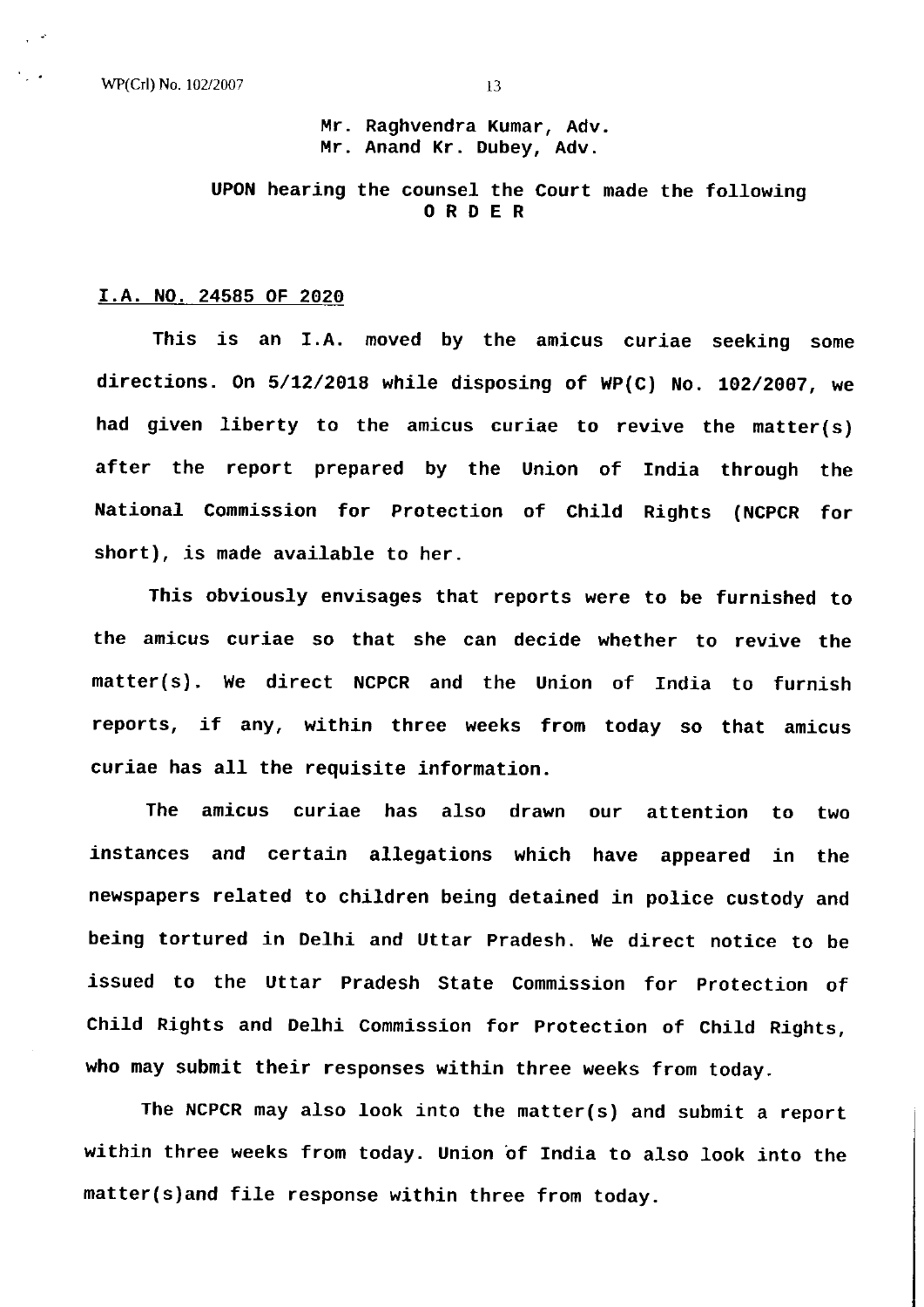The Juvenile Justice (Care and Protection of Children) Act, 2015, (hereinafter referred to as the Act) is a special enactment meant for protection of children. Section 10 of the Act, lays down that when any child alleged to be in conflict with law is apprehended by the police, such child should be placed under the charge of the special juvenile police unit or the designated child welfare officer. The Section further provides that such authority should produce the child before the Juvenile Justice Board (JJB for short ) Board without any loss of time but not more than 24 hours after the child is apprehended. The proviso to the Section clearly lays down that a child alleged to be in conflict with law shall not be placed in a police lockup or lodged in a jail.

Once a child is produced before a JJB, bail is the rule. Section 12 of the Act reads as follows :-

> 72. Bail to a person who is apparently a child alleged to be in conflict with Iaw.-(1) When any person, who is apparently a child and is alleged to is apprehended or detained by the police or appears or brought before a Board, such person shall,<br>notwithstanding anything contained in the Code of Criminal Procedure, 1973(2 of 1974) or in any other<br>law for the time being in force, be released on<br>bail with or without surety or placed under the supervision of a probation officer or under the care of any fit person:

> Provided that such person shall not be so reLeased if there appears reasonable grounds for believing that the release is like1y to bring that person into association with any known criminal or<br>expose the said person to moral, physical or expose the said person to moral, physical or psychological danger or the person's release would defeat the ends of justice, and the Board shal1 record the reasons for denying the bail and circumstances that led to such a decision.

 $\epsilon$  .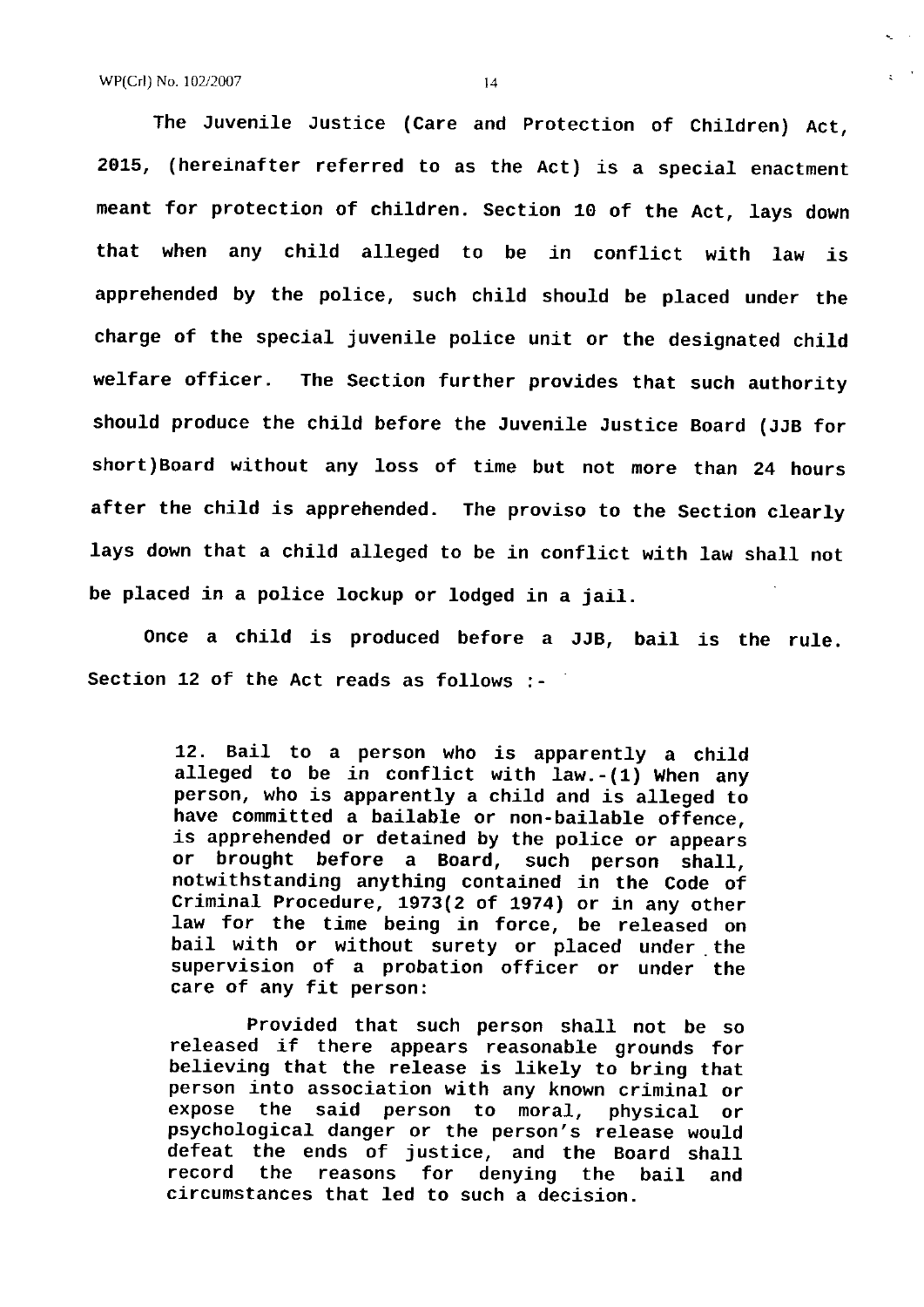- (2) When such person having been apprehended is<br>not released on bail under sub-section (1) by the<br>officer-in-charge of the police station, such<br>officer shall cause the person to be kept only in<br>an observation home in such prescribed until the person can be brought before a Board.
- (3) When such person is not released on bail under sub-section  $(1)$  by the Board, it shall make an order sending him to an observation home or <sup>a</sup> place of safety, as the case may be, for such period during the pendency of the inquiry regarding the person, as may be specified in the order.
- (4) When a child in conflict with law is unable to fulfil the conditions of bail order within seven days of the bail order, such child shall be produced before the Board for modification of the conditions of bail.

to be in conflict with law should be released on bail with or moral, physical or psychological danger or where the release of the child would defeat the ends of justice, then bail can be denied for Sub-section (1) makes it absolutely clear that <sup>a</sup> child alleged without surety or placed under the supervision of a probatior officer or under the care of any fit person. The only embargo created is that in case the release of the child is likely bring him into association with known criminals or expose the child to reasons to be recorded in writing. Even if baiL is not granted, the child cannot be kept in jail or police lockup and has to be kept in an observation home or place of safety.

All JJBs in the country must follow the letter and spirit of the provisions of the Act. We make it clear that the JJBS are not meant to be silent spectators and pass orders only when a matter comes before them. They can take note of the factual situation  $\dot{\mathbf{i}}$ it comes to the knowledge of the JJBs that a chiLd has been